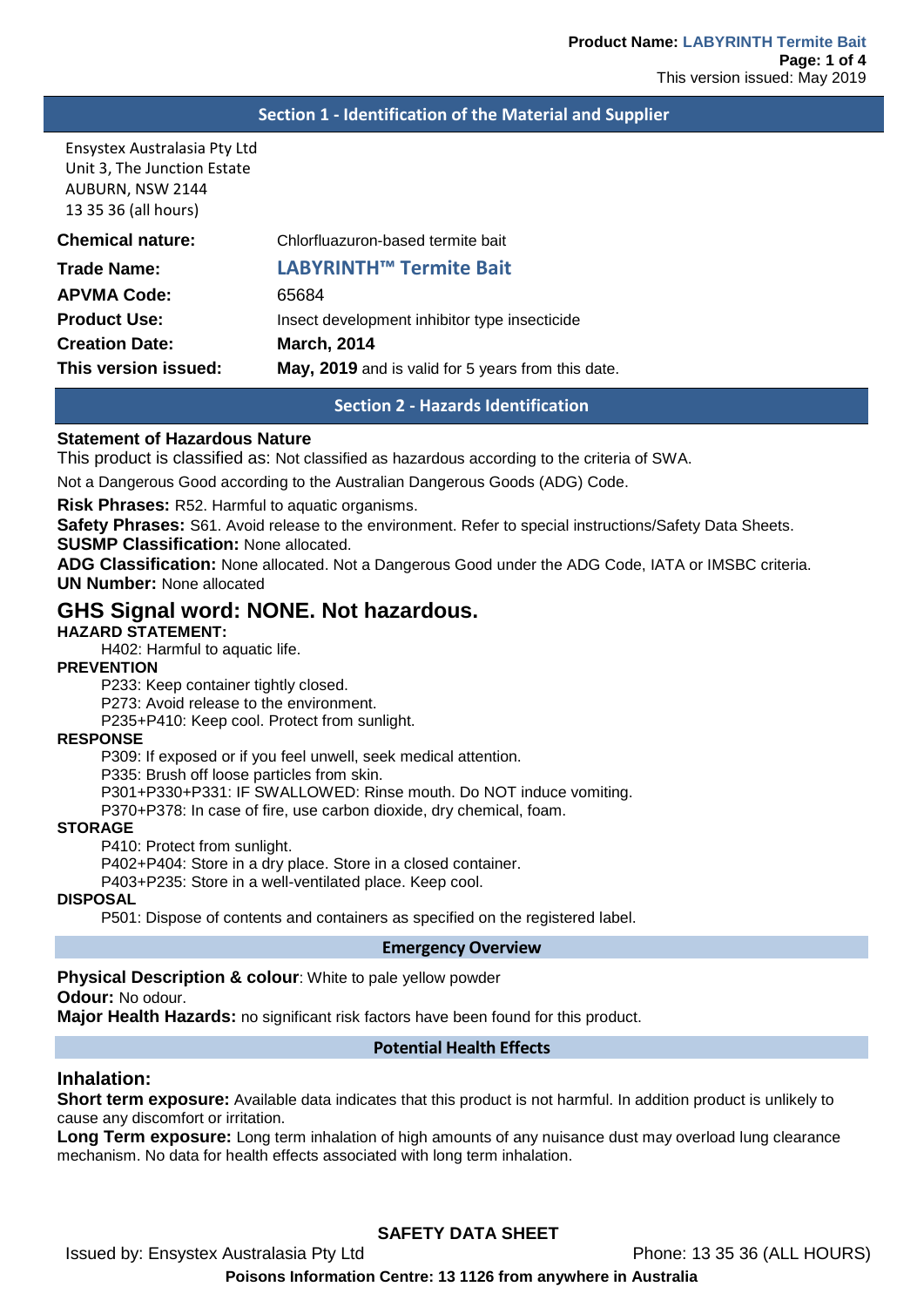# **Skin Contact:**

**Short term exposure:** Available data indicates that this product is not harmful. It should present no hazards in normal use. In addition product is unlikely to cause any discomfort in normal use.

**Long Term exposure:** No data for health effects associated with long term skin exposure.

# **Eye Contact:**

**Short term exposure:** Available data indicates that this product is not harmful. Dust from this product may be a mechanical irritant if it gets in eyes. Any effects are expected to be temporary.

**Long Term exposure:** No data for health effects associated with long term eye exposure.

## **Ingestion:**

**Short term exposure:** Significant oral exposure is considered to be unlikely. This product is unlikely to cause any irritation problems in the short or long term.

**Long Term exposure:** No data for health effects associated with long term ingestion.

## **Carcinogen Status:**

**SWA:** No significant ingredient is classified as carcinogenic by SWA.

**NTP:** No significant ingredient is classified as carcinogenic by NTP.

**IARC:** No significant ingredient is classified as carcinogenic by IARC.

| Section 3 - Composition/Information on Ingredients |               |        |                                |         |
|----------------------------------------------------|---------------|--------|--------------------------------|---------|
| <b>Ingredients</b>                                 | <b>CAS No</b> | Conc.% | TWA $(mg/m^3)$ STEL $(mg/m^3)$ |         |
| Chlorfluazuron                                     | 71422-67-8    |        | not set                        | not set |
| Other non-hazardous natural ingredients            | various       | to 100 | not set                        | not set |

This is a commercial product whose exact ratio of components may vary slightly. Minor quantities of other non hazardous ingredients are also possible.

The SWA TWA exposure value is the average airborne concentration of a particular substance when calculated over a normal 8 hour working day for a 5 day working week. The STEL (Short Term Exposure Limit) is an exposure value that may be equalled (but should not be exceeded) for no longer than 15 minutes and should not be repeated more than 4 times per day. There should be at least 60 minutes between successive exposures at the STEL. The term "peak "is used when the TWA limit, because of the rapid action of the substance, should never be exceeded, even briefly.

## **Section 4 - First Aid Measures**

## **General Information:**

You should call The Poisons Information Centre if you feel that you may have been poisoned or irritated by this product. The number is 13 11 26 from anywhere in Australia and is available at all times. Have this SDS with you when you call.

**Contact or Poisoning:** From the available evidence, this product offers no significant health hazard by any exposure route. Consequently, First Aid is not generally required. If in doubt, contact a Poisons Information Centre or a doctor.

## **Section 5 - Fire Fighting Measures**

**Fire and Explosion Hazards**: The major hazard in fires is usually inhalation of heated and toxic or oxygen deficient (or both), fire gases. There is no risk of an explosion from this product under normal circumstances if it is involved in a fire. This product, if scattered, may form flammable or explosive dust clouds in air.

Fire decomposition products from this product may be toxic if inhaled. Take appropriate protective measures. **Extinguishing Media:** In case of fire, use carbon dioxide, dry chemical, foam.

**Fire Fighting:** When fighting fires involving significant quantities of this product, no special equipment is believed to be necessary. Do not scatter spilled material with high pressure water jets.

| Flash point:                     | No data  | <b>Upper Flammability Limit:</b> | No data. |
|----------------------------------|----------|----------------------------------|----------|
| <b>Lower Flammability Limit:</b> | No data. | <b>Autoignition temperature:</b> | No data. |
| <b>Flammability Class:</b>       | No data. |                                  |          |

## **Section 6 - Accidental Release Measures**

**Accidental release:** Minor spills do not normally need any special cleanup measures. In the event of a major spill, prevent spillage from entering drains or water courses. If there is a significant chance that dusts are likely to build up in cleanup area, we recommend that you use a suitable Dust Mask.

# **SAFETY DATA SHEET**

Issued by: Ensystex Australasia Pty Ltd Phone: 13 35 36 (ALL HOURS)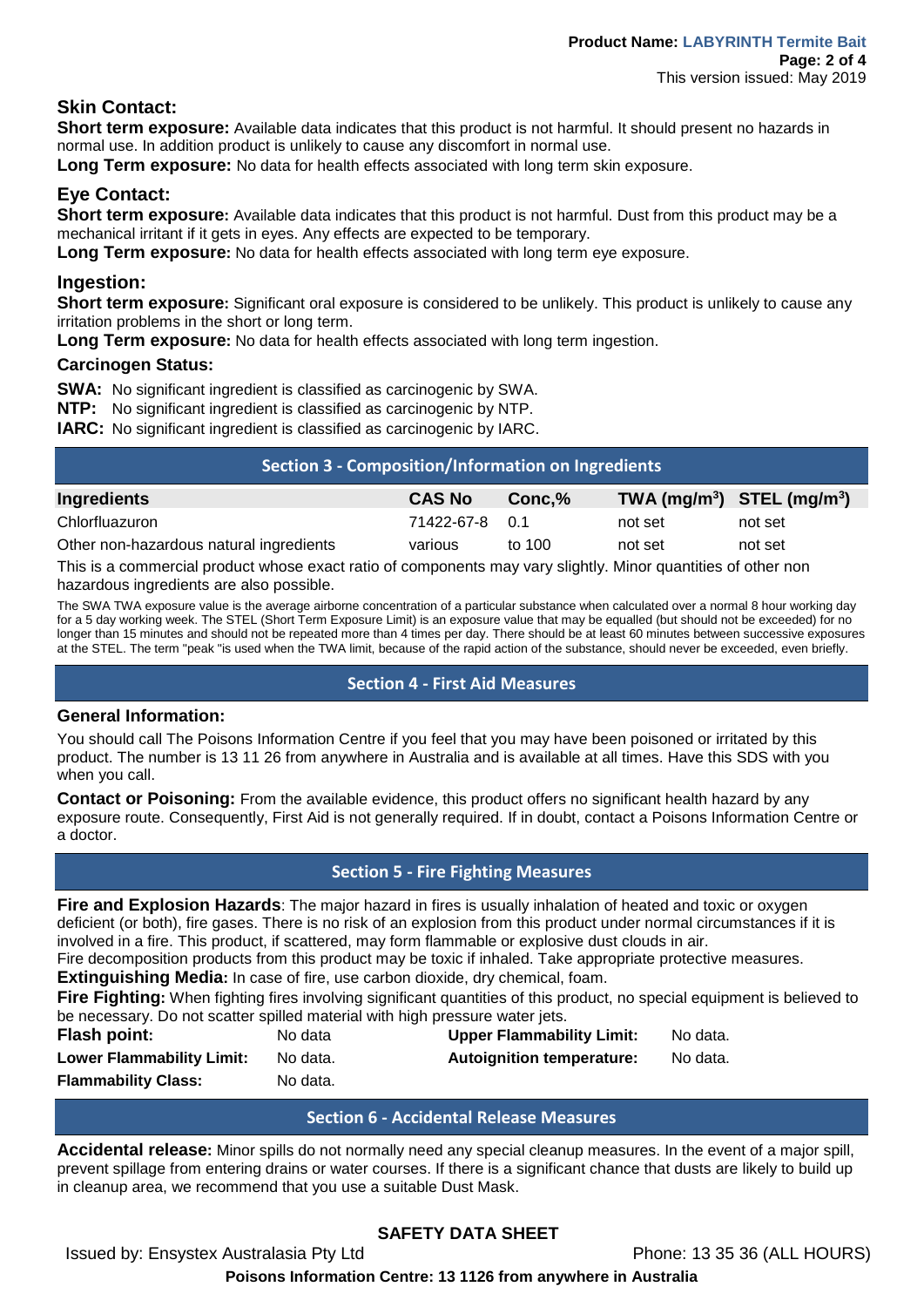#### **Product Name: LABYRINTH Termite Bait Page: 3 of 4** This version issued: May 2019

Stop leak, and contain spill. Sweep up and shovel or collect recoverable product into labelled containers for recycling or salvage, and dispose of promptly. Consider vacuuming if appropriate. Recycle containers wherever possible after careful cleaning. Refer to product label for specific instructions.

After spills, wash area preventing runoff from entering drains. If a significant quantity of material enters drains, advise emergency services. Full details regarding disposal of used containers, spillage and unused material may be found on the label. If there is any conflict between this SDS and the label, instructions on the label prevail. Ensure legality of disposal by consulting regulations prior to disposal. Launder protective clothing before storage or re-use.

## **Section 7 - Handling and Storage**

**Handling:** Keep exposure to this product to a minimum, and minimise the quantities kept in work areas. Check Section 8 of this SDS for details of personal protective measures, and make sure that those measures are followed. **Storage:** Store packages of this product in a cool place. Store in the closed original container in a dry, cool, wellventilated area out of direct sunlight. Make sure that the product does not come into contact with substances listed under "Incompatibilities" in Section 10. Check packaging - there may be further storage instructions on the label.

## **Section 8 - Exposure Controls and Personal Protection**

The following Australian Standards will provide general advice regarding safety clothing and equipment:

Respiratory equipment: **AS/NZS 1715**, Protective Gloves: **AS 2161**, Occupational Protective Clothing: AS/NZS 4501 set 2008, Industrial Eye Protection: **AS1336** and **AS/NZS 1337**, Occupational Protective Footwear: **AS/NZS2210**.

### **SWA Exposure Limits TWA (mg/m3**

**) STEL (mg/m3 )**

Exposure limits have not been established by SWA for any of the known significant ingredients in this product. The ADI for Chlorfluazuron is set at 0.005 mg/kg/day. The corresponding NOEL is set at 0.56 mg/kg/day. ADI means Acceptable Daily Intake; NOEL means No-observable-effect-level. Data from Australian ADI List, June 2013.

No special equipment is usually needed. The following instructions are for bulk handling or where regular exposure in an occupational setting occurs without proper containment systems.

**Ventilation:** No special requirements.

**Eye Protection:** Eye protection is not normally necessary when this product is being used. However, if in doubt, wear suitable protective glasses or goggles.

**Skin Protection:** This product is not considered harmful and no skin protection is usually necessary.

## **Section 9 - Physical and Chemical Properties:**

| <b>Physical Description &amp; colour:</b><br>Odour: | White to pale yellow powder<br>No odour.        |
|-----------------------------------------------------|-------------------------------------------------|
| <b>Boiling Point:</b>                               | Not available.                                  |
| <b>Freezing/Melting Point:</b>                      | No specific data. Solid at normal temperatures. |
| <b>Volatiles:</b>                                   | None.                                           |
| <b>Vapour Density:</b>                              | Not applicable.                                 |
| <b>Specific Gravity:</b>                            | Approx 0.25                                     |
| <b>Water Solubility:</b>                            | Dispersible.                                    |
| pH:                                                 | Approx 7 when dispersed in water                |
| <b>Evaporation Rate:</b>                            | Not applicable.                                 |
| <b>Viscosity:</b>                                   | Not applicable.                                 |

## **Section 10 - Stability and Reactivity**

**Reactivity**: This product is unlikely to react or decompose under normal storage conditions. However, if you have any doubts, contact the supplier for advice on shelf life properties.

**Conditions to Avoid:** This product should be kept in a cool place, preferably below 30° C. Store in the closed original container in a dry, cool, well-ventilated area out of direct sunlight.

**Incompatibilities:** strong oxidising agents.

**Fire Decomposition:** Combustion forms carbon dioxide, and if incomplete, carbon monoxide and possibly smoke. Water is also formed. May form hydrogen chloride gas, other compounds of chlorine. May form hydrogen fluoride gas and other compounds of fluorine. Carbon monoxide poisoning produces headache, weakness, nausea, dizziness, confusion, dimness of vision, disturbance of judgment, and unconsciousness followed by coma and death.

**Polymerisation:** Polymerisation reactions are unlikely; they are not expected to occur.

## **SAFETY DATA SHEET**

Issued by: Ensystex Australasia Pty Ltd Phone: 13 35 36 (ALL HOURS)